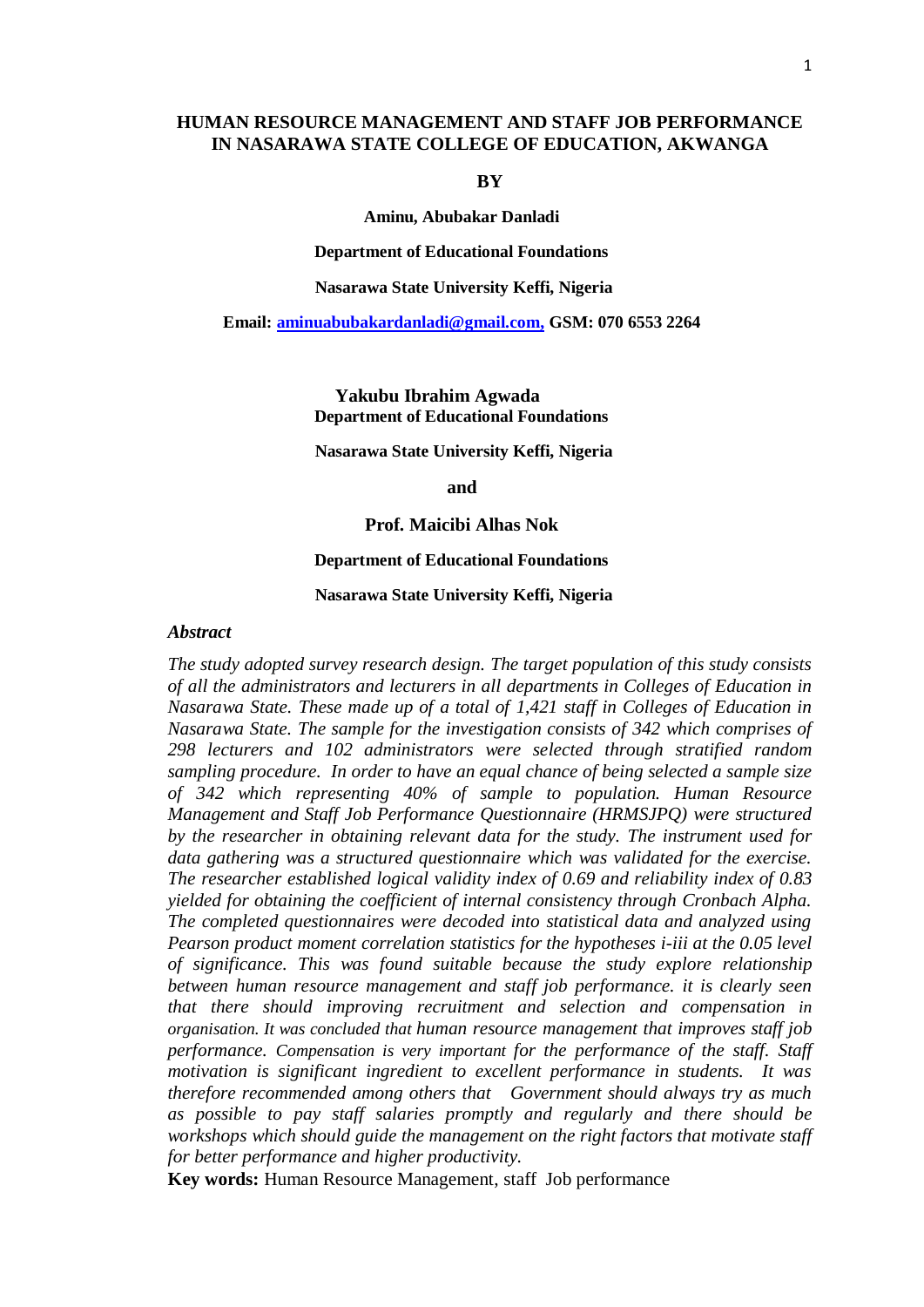## **Introduction**

Education is regarded as the catalyst for development as well as a process for bringing positive change in the society. In Nigeria, it is recognized as an instrument par excellence for effective national development (FRN, 2014). Education, no doubt, is the key to national development, thus, it is intended to serve the expressed goals and aspirations of the country as enshrined in the National Policy on Education. The role that education is expected to play in a society is multifaceted. It is expected to build the character of the learner, to get him informed about what is worthwhile, acceptable to society, desirable and purposeful for himself, his environment and society. It is also expected to make the individual worth living and worth living with (Tella, 2009). The invaluable roles and contributions of education in the development of an individual and the society cannot be over emphasized.

In the contemporary world today attention is focused on education as an instrument of launching nations into the world of science and technology and with consequential hope of human advancement, in terms of living conditions and development of the environment. This is because, in the life of any nation, education is the live-wire of its industries; it is the foundation of moral regeneration and revival of its people. Education is the bed-rock of any nation's defense. Education is that process that helps to develop the whole man physically, mentally, socially and technologically to enable him to function effectively in any environment in which he may find himself (FRN, 2014). Therefore no nation can afford to pay lip service to the education of its people.

A nation's human resources comprise men and women, young and old, who are actively engaged in the production of goods and services, and who are the greatest assets of the nation. This applies to any organisation whether public or private. Of the entire prerequisite for effective management of an organisation, the most vital is the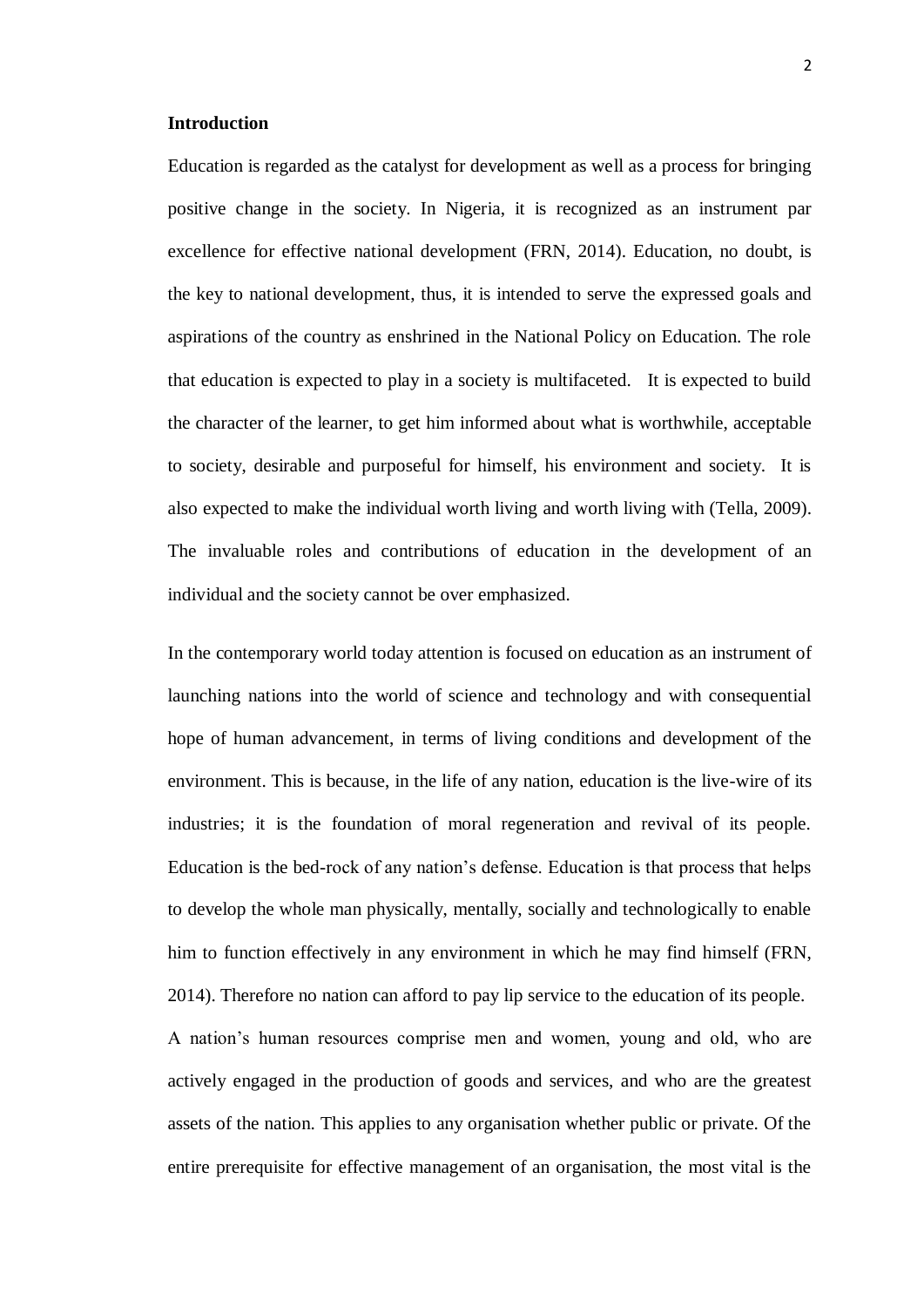human resource. Emphasising the importance of human resources, Harbison (2009) observed that human resources - not capital, not income or material resources constitute the ultimate basis of the wealth of nations. Capital and natural resources are passive factors of production, human beings are the active agent who accumulate wealth, exploit material resources, build social, economic and political organisations, and carry forward national development. Clearly, a country which is unable to develop the skills and knowledge of its people, and to utilise them effectively in the national economy will be unable to develop anything else. The success of any type of organisation is it social, political, religious or economic depends to a large extent, on the human beings that make up the organisation.

Human Resource Management (HRM) is the process of managing people in an organization as well as managing the existing interpersonal relationships. These two processes are keys in the success and growth of organization. Human resource management is the management process of an organization's workforce, or human resources. It is responsible for the attraction, selection, training, assessment, and rewarding of employees, while also overseeing organizational leadership and culture and ensuring compliance with employment and labor laws. The increasing pressures from the rapid changes that are occurring in the education industry have led to a variety of responses. Globalization of teaching and learning, the rate of technological innovation and increased demand for qualitative education among other factors has increased the dynamism of the competitive environment to which education industry must respond. For Nigeria education to survive global challenges in the 21st century, it needs to exploit all the available resources as a means of achieving competitive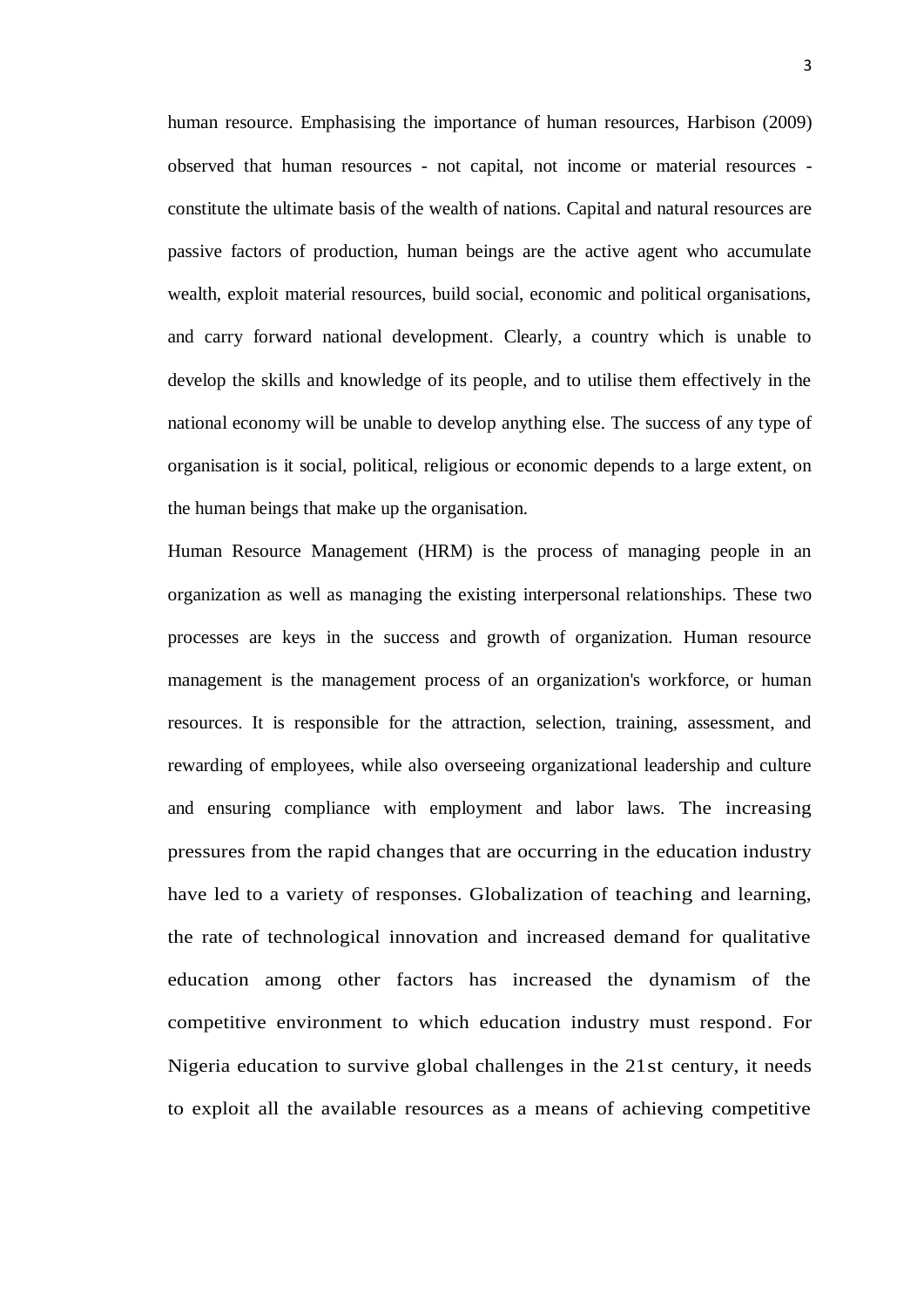advantages. One resource recently recognized as providing a source for achieving competitive advantage is the human resources (Cole, 2005).

Human resource management has attracted enormous attention and has stimulated significant debate between academicians and practitioners. Much of the discussion has been around the meaning of human resource management, yet there is no single universally accepted definition of the concept. Much of these suggested definitions equate human resource management with personnel management, while others reflect altogether different concepts. However, the philosophies and practices of the latter concept provide fundamentals for the philosophy and practices of human resource management characteristically focuses on a range of activities relating to the supply and development of labour to meet the immediate and short-term needs of the organization (Cole, 2005). The activities of recruitment, training and development, performance appraisal, career development, compensation, staff participation and others are viewed as separate individual functions. Human Resource Management aimed to integrate all these personnel functions into a unified strategy. Furthermore, it deals with employees as individuals, by maintaining their personal files and job related activities, while on the other hand it considers the entire organization as a focal point for analysis (Edgar, 2005).

A major concern of school administrators and school service providers is student academic performance. This idea is supported by Hoy and Sabo (2008) when they observed that, schools with high student achievement have a strong internal press for academic excellence. Teachers and administrators set a tone that is serious, orderly, and focused on academics. Principals use their influence with superiors to get the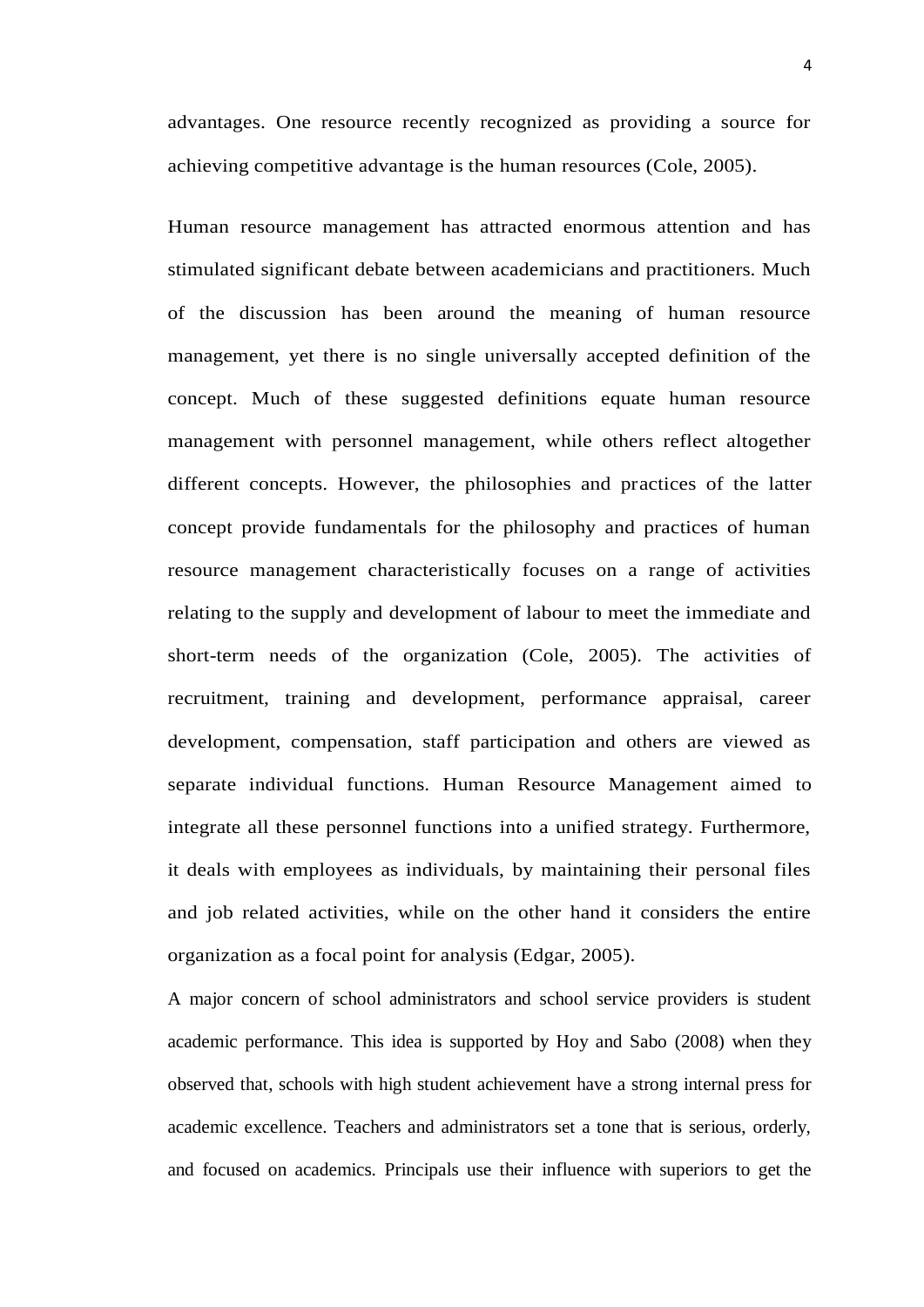necessary resources and support for the instructional program, teachers set reasonable academic goals for their students and go extra mile in helping them achieve, and students accept the importance of academics and work hard to be successful.

Human resources are inevitable in any organization. This is more so in an organization as a college of education with a structure that allows two or more units or groups to share functional boundaries in achieving its set objectives. In Colleges of Education, people with differing nature–students, lecturers and administrative staffhave to work harmoniously together. Hence, the organizational structure is such that staff and staff, students and students and staff and students share functional boundaries of exchange of knowledge. In carrying out these functions, there are always conflicts within and among the categories of people within the college community, namely students, academics, administrators, non-academics and their unions. The decision to study human resource management in the education sector (schools) is as a result of the recognition of its contribution to the sustained recovery and growth of the Nigerian economy and as the largest pool for skilled man-power development, training and supply which if not restructured towards high value added products and activities, may result in man power shortages. Given the importance of staff to the Nigerian educational growth and the lack of systematic human resource management practices in schools systems, it is imperative that immediate action be taken to examine human resource management and staff job performance on school overall success.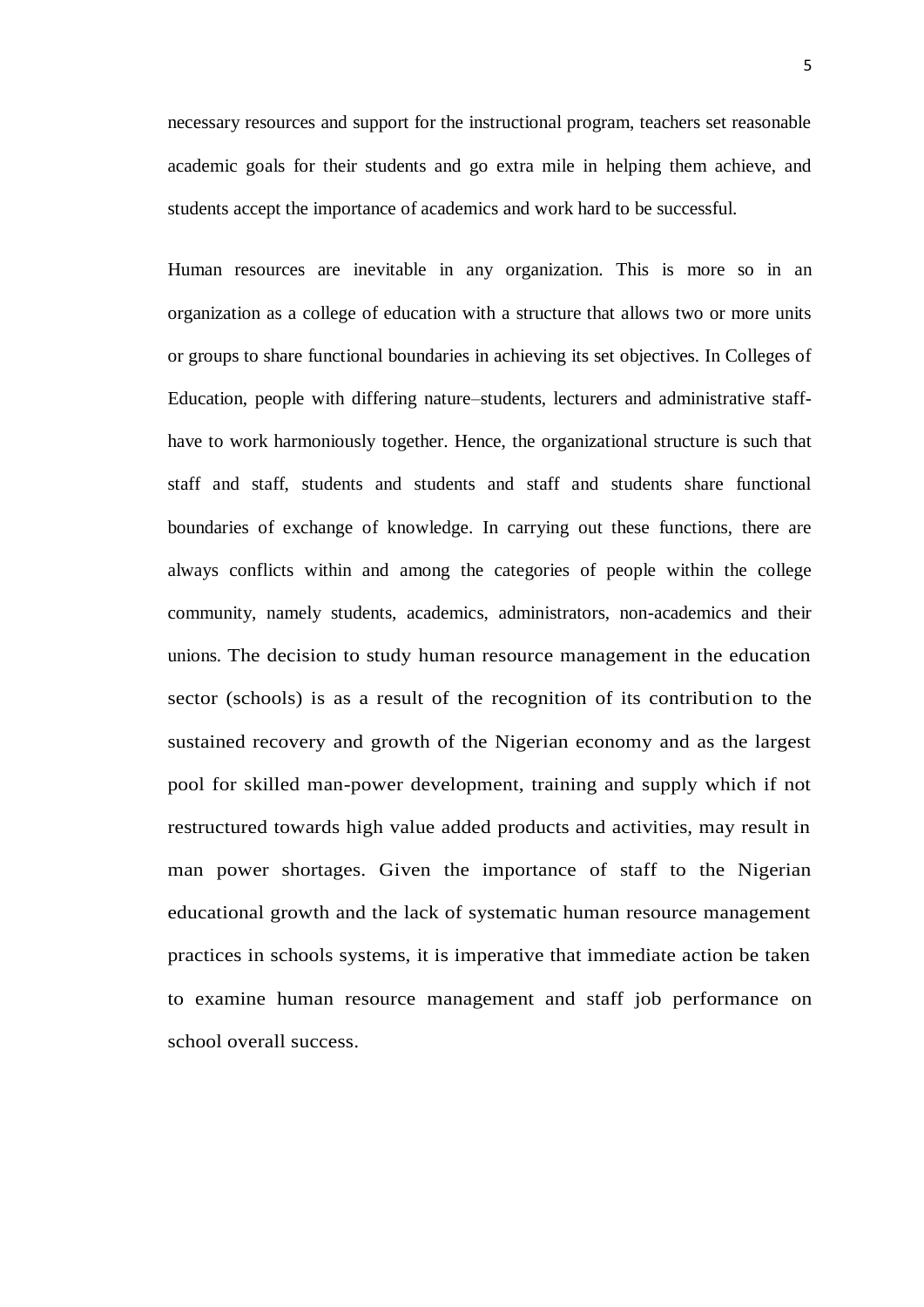## **Statement of the Problem**

Despite attempts by human resource managers in organisation to maintain effective and efficient policies and practices that could motivate staff in order to get their best on the job, current happenings have demonstrated that all is not well with the institution. Nasarawa State College of Education staff was faced with several problems, ranging from lack of adequate motivation to hardship and therefore could not put in their best. Staff has needs and desires for taking up appointments, which the human resource management has not been able to properly identify in order to harmonize them with its own objectives. There are problems of inadequate training and development, inaccurate performance appraisal system, lack of- career development, under-compensation and low staff participation in decision making in schools, poor motivation due to inadequate remuneration, poor teaching environment as a result of lack of basic teaching materials, listless and unmotivated learners in the classroom, among others, the teachers have become the endangered species in their own profession. Thus, it seems as teachers no longer teach and the students in turn no longer learn.

Many dedicated staff has admitted that the school human resources are either not motivated enough to perform, mismanaged or under- utilized simply because there is lack of sound human resource management practices that could improve performance. Poor human resource management does not only affect competencies and motivations of staff, but also their performance, and invariably, leading to poor results from the school. The thrust of this study was to examine relationship between human resource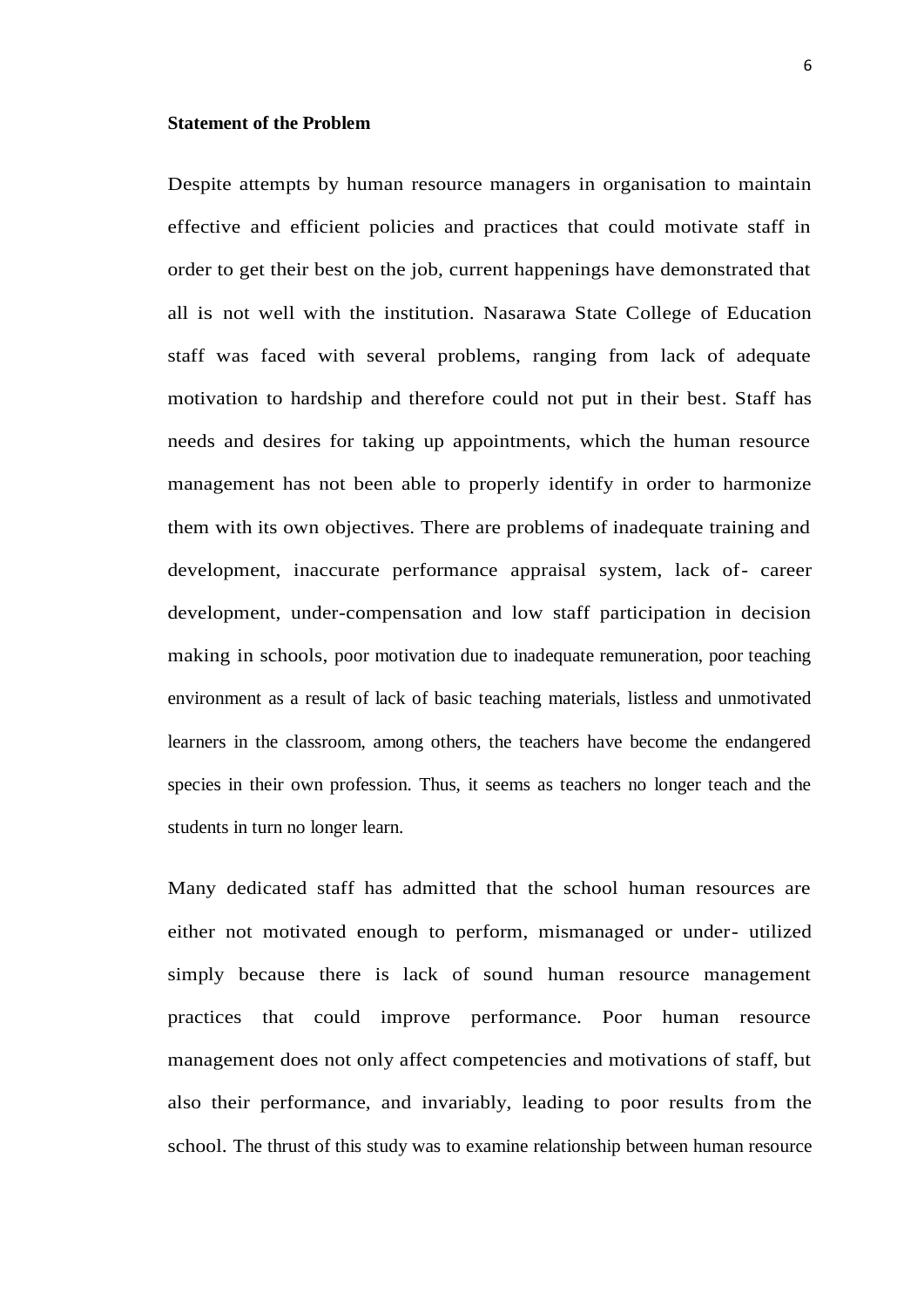management and staff job performance in Nasarawa State College of Education, Akwanga.

## **Research Questions**

In order to guide the study, the following research questions were raised:

- i. to what extent is the relationship between recruitment and staff job performance?
- ii. to what extent is the relationship between compensation of staff and their job performance?
- iii. to what extent is the relationship between motivation of staff and their job performance?

# **1.5 Statement of the Hypotheses**

In line with the research questions the following null hypotheses formulated for the study were tested at the 0.05 level of significance:

- i. There is no significant relationship between recruitment and staff job performance.
- ii. There is no significant relationship between compensation of staff and job performance.
- iii. There is no significant relationship between motivation of staff and job performance

## **Overview of Human Resource Management**

Human Resource Management can be said to be part of the role of every person who is responsible for the work of others. However, the Human Resource Management approach implies a very broad meaning of "Personnel Management". According to Akpakwu (2008), human resource management is the act of recruiting, retention and development of the people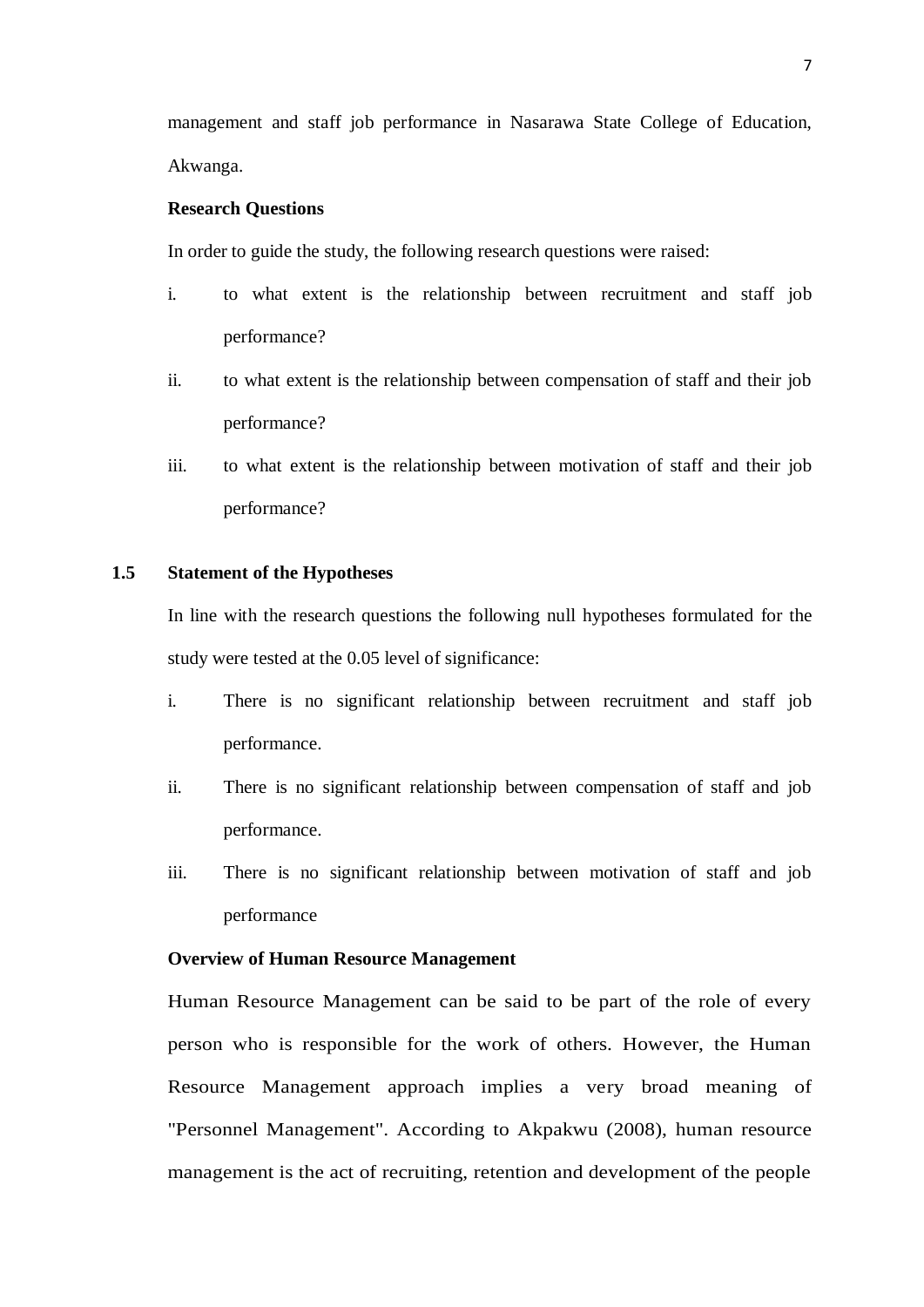that work in

educational institutions. The Personnel and Industrial Relations defined human resource management as the process of developing, applying and evaluating policies, procedures, methods and programmes relating to the individuals in an organization. This invariably highlighted the process of human resource management as that of human development and process design. At the 1963 golden jubilee of the London Institute of Personnel Management, human resource management was described as the responsibility of those that manage people as well as the description of specialist in management. This recognition acknowledged that human resource management is a distinct function of management in a public or private organization (Tahir, 2010).

Human Resource Management is that specialist function of management which has the prime responsibility for the following: (a) Formulating, proposing and gaining acceptance for the personnel policies and strategies of the organization, (b) Advising and guiding the organization's managers on the implementation personnel policies and strategies, (c) Providing personnel services for the organizations to facilitate the recruitment, motivation and development of sufficient and suitable employees at all levels, (d) Advising the organization's managers of the human consequences of change.

A number of studies have been carried out by various researchers that are related to the human resource management and staff job performance**.** One of such studies was carried out by Ahmad and Hassan (2015) founds that training and empowerment of

8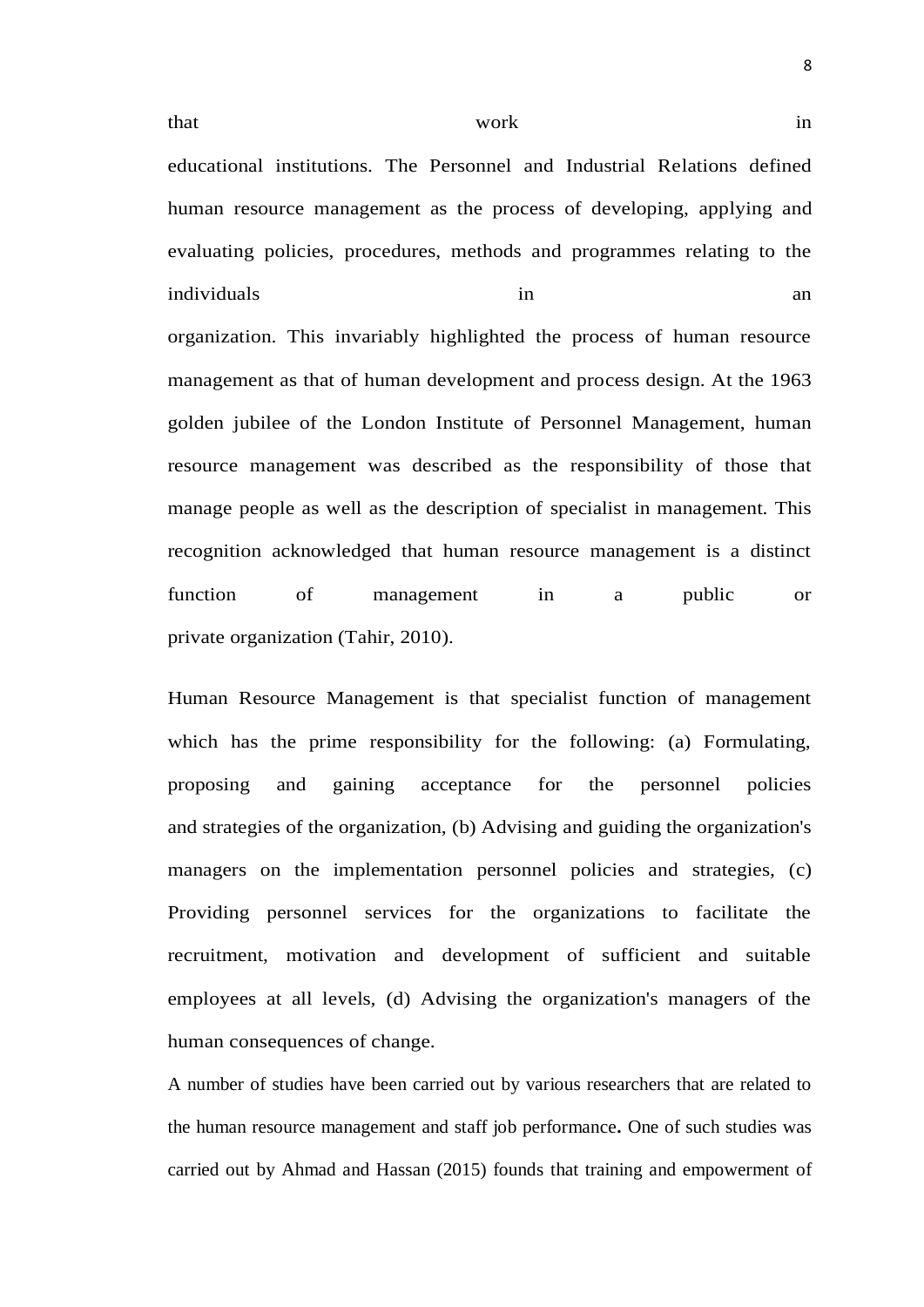the workers contributes more in employees' work performance and their job satisfaction than that of rewards/incentives while Mohammad, Osman and Hamzah (2014) indicated that recruitment and selection and compensation significantly correlated with the employee performance while Adeyinka, Asabin and Adedotun (2013) showed that teachers and other school workers tend to remain contented and reasonably motivated as long as salaries are paid on time and they are promoted regularly. Meindinyo and Ikurite (2017) revealed that applying the right motivation factor has positive influence on teachers' performance. Abdul Hameed, Ramzan, Zubair, Ali and Muhammad (2014) showed that Compensation has positive impact on employee performance. From the past several studies reviewed, it was revealed that much has been done on human resource management and staff job performance; the design that was used for the was Ex-post facto and survey design, purposively sampling technique and One-way ANOVA was used to test the hypotheses . Thus, in all the studies, there was no emphasis on the human resource management and staff job performance in Nasarawa College of Education, Akwanga using correlation and Pearson product moment correlation statistics and considering recruitment, compensation motivation of staff and job performance. This is therefore, the gap this study intends to fill.

## **Methodology**

The study adopted survey research design. The target population of this study consists of all the administrators and lecturers in all departments in Colleges of Education in Nasarawa State. These made up of a total of 1,421 staff in Colleges of Education in Nasarawa State. The sample for the investigation consists of 342 which comprises of 298 lecturers and 102 administrators were selected through stratified random sampling procedure. In order to have an equal chance of being selected a sample size of 342 which representing 40% of sample to population. Human Resource Management and Staff Job Performance Questionnaire (HRMSJPQ) were structured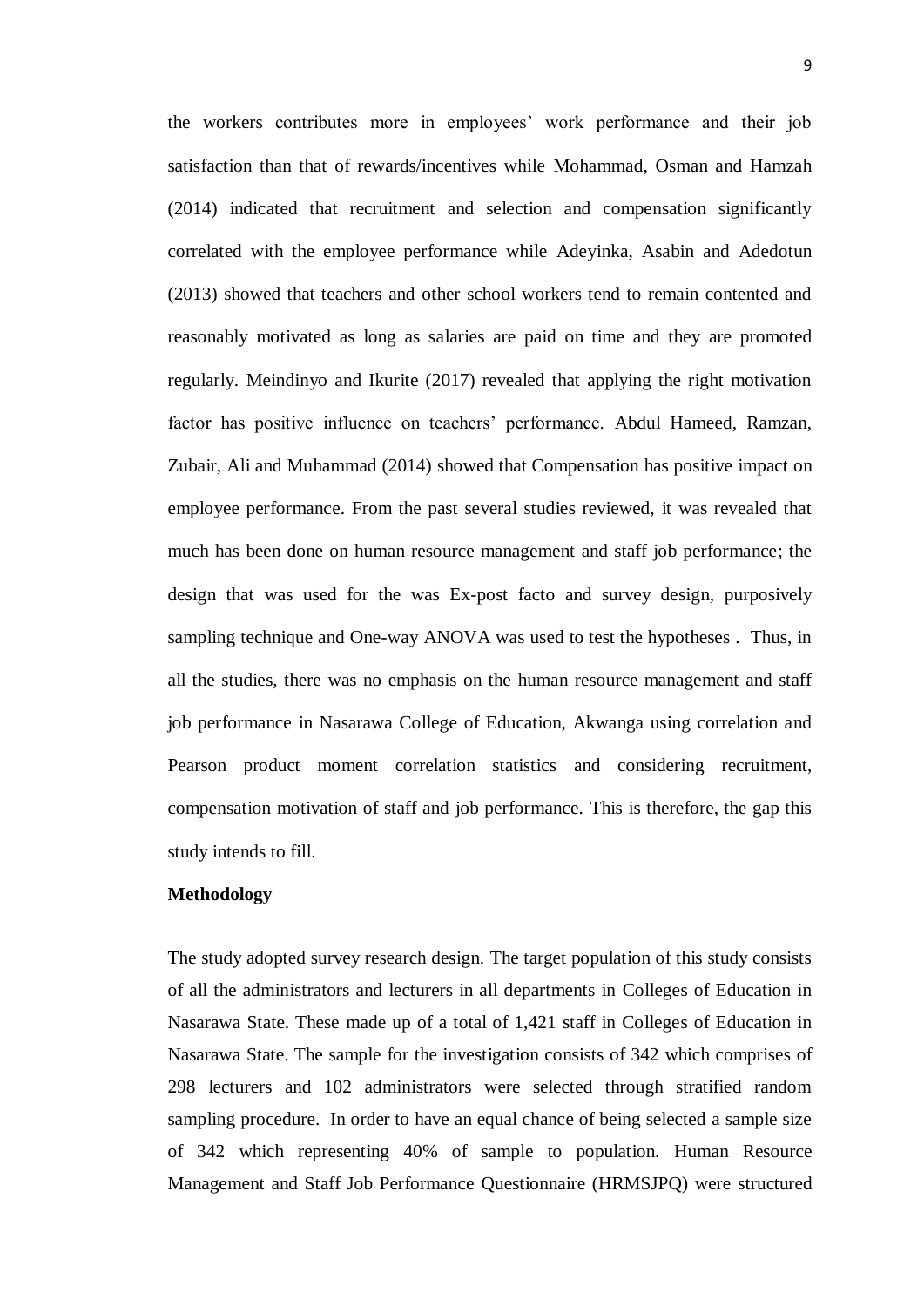by the researcher in obtaining relevant data for the study. The instrument used for data gathering was a structured questionnaire which was validated for the exercise. The researcher established logical validity index of 0.69 and reliability index of 0.83 yielded for obtaining the coefficient of internal consistency through Cronbach Alpha. The completed questionnaires were decoded into statistical data and analyzed using Pearson product moment correlation statistics for the hypotheses i-iii at the 0.05 level of significance. All analyses would be done using Statistical Package for Social Sciences (SPSS Version 17).

## **Results**

**Research Question i:** what is the relationship between recruitment of staff and their job performance?

**Hypothesis 1:** There is no significant relationship between recruitment and staff job performance. To determine the degree of relationship that exists between recruitment of staff and their job performance, the Pearson product-moment correlation coefficient was to provide answers to research question, while the coefficient of determination  $(r^2)$ indicates the percentage of variation in the staff job performance that is explained by the recruitment. Also to test this null hypothesis, the data were collected and related to obtain correlation coefficient (r) to establish the significance level. The results obtained are shown in Table 1.

# **Table 1: Correlation Coefficient for Relationship between Recruitment and staff job performance**

| S/N | <b>Variables</b>      | Count | $r_{cal.}$ | $r^2$ | $r_{\rm tab.}$ | <b>Remark</b>              |
|-----|-----------------------|-------|------------|-------|----------------|----------------------------|
|     | Recruitment           | 342   |            |       |                |                            |
|     | Staff job performance |       | 0.75       |       |                | $0.56$ $0.087$ Significant |

Table 1 shows the correlation coefficient for relationship between recruitment of staff and job performance. It is evident that there is a strong positive correlation between recruitment of staff and their job performance represented by 0.75. Apparently, the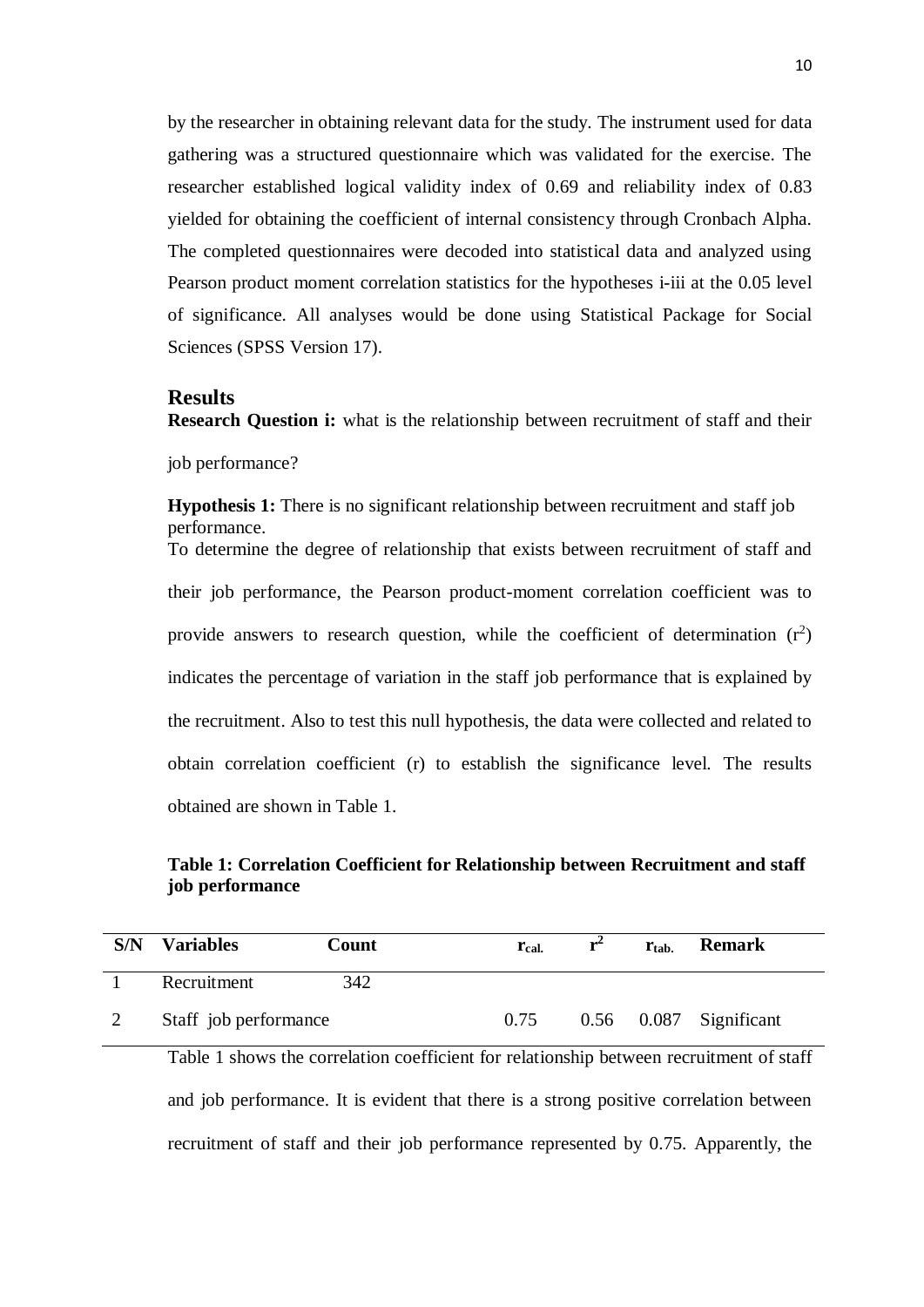coefficient of determination represented by 0.56 indicates that about 56% of the variations in recruitment is explained by changes in staff job performance. The critical value of 'r' at the 0.05 level of significance was 0.087, since the calculated value is greater than the table value, the null hypothesis is therefore rejected. Hence, there is significant relationship between recruitment and staff job performance.

**Research Question ii:** what is the relationship between compensation of staff and their job performance?

**Hypothesis 2:** There is no significant relationship between compensation and staff job performance.

To test this null hypothesis, the data were collected and related to obtain correlation coefficient (r) to establish the significance level. The results obtained are shown in Table 2.

# **Table 2: Correlation Coefficient for Relationship between compensation and staff job performance**

| S/N | <b>Variables</b>      | Count | <b>T</b> cal. | r | $r_{\rm{tab}}$ | <b>Remark</b>              |
|-----|-----------------------|-------|---------------|---|----------------|----------------------------|
|     | Compensation          | 342   |               |   |                |                            |
|     | Staff job performance |       | 0.98          |   |                | $0.96$ $0.087$ Significant |

Table 2 shows the correlation coefficient for relationship between compensation of staff and job performance. It is evident that there is a strong positive correlation between compensation of staff and their job performance represented by 0.98. Apparently, the coefficient of determination represented by 0.96 indicates that about 96% of the variations in compensation is explained by changes in staff job performance. The critical value of 'r' at the 0.05 level of significance was 0.087, since the calculated value is greater than the table value, the null hypothesis is therefore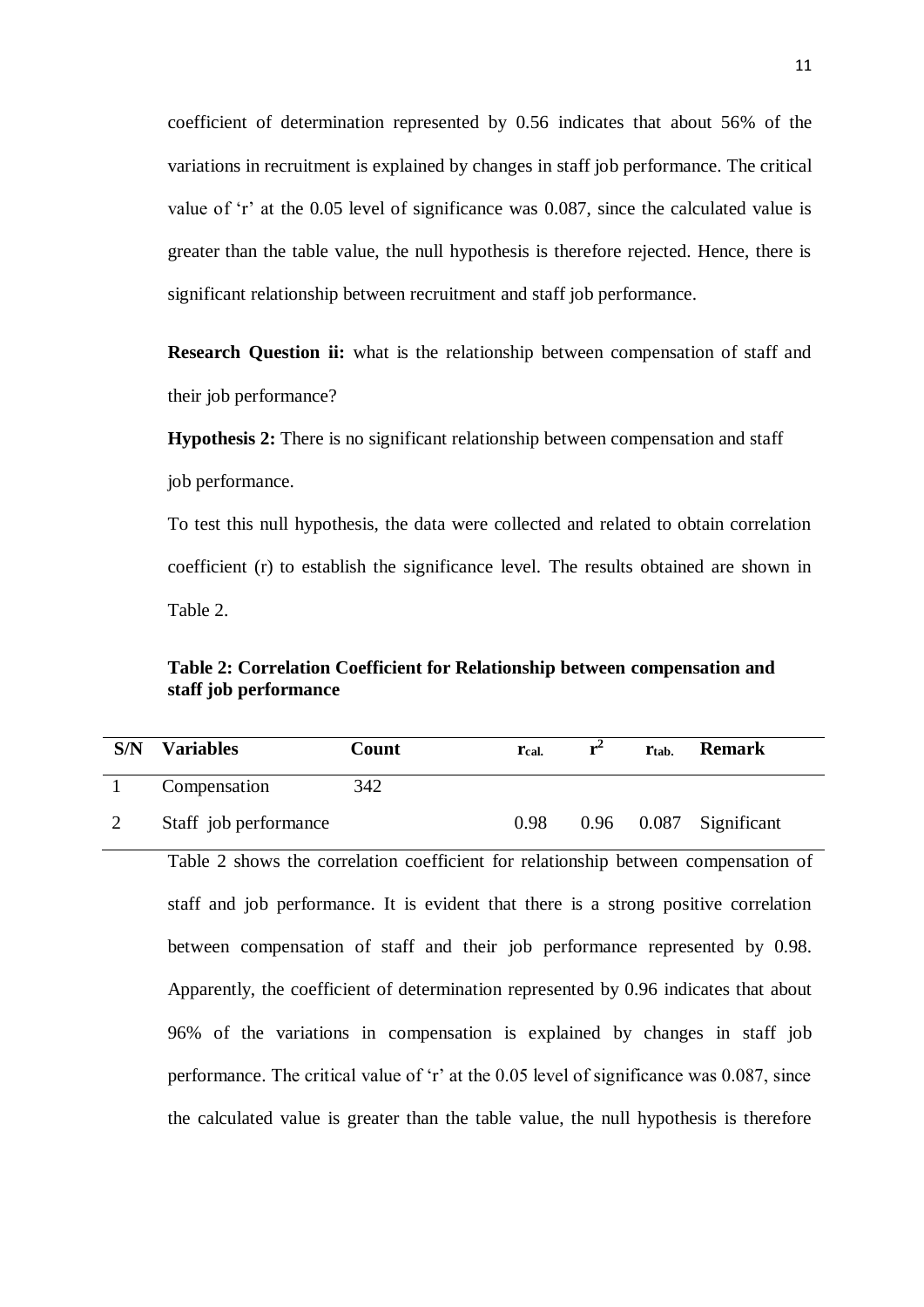rejected. Hence, there is significant relationship between compensation and staff job performance.

**Research Question iii:** what is the relationship between motivation of staff and their job performance?

**Hypothesis 3:** There is no significant relationship between motivation of staff and job performance.

To test this null hypothesis, the data were collected and related to obtain correlation coefficient (r) to establish the significance level. The results obtained are shown in Table 3.

**Table 3: Correlation Coefficient for Relationship between motivation and staff job performance**

| S/N | <b>Variables</b>      | Count | r <sub>cal</sub> | Ttab. | <b>Remark</b>              |
|-----|-----------------------|-------|------------------|-------|----------------------------|
|     | Motivation            | 342   |                  |       |                            |
|     | Staff job performance |       | 0.95             |       | $0.90$ $0.087$ Significant |

Table 3 shows the correlation coefficient for relationship between motivation of staff and job performance. It is evident that there is a strong positive correlation between recruitment of staff and their job performance represented by 0.95. Apparently, the coefficient of determination represented by 0.90 indicates that about 90% of the variations in motivation is explained by changes in staff job performance. The critical value of 'r' at the 0.05 level of significance was 0.087, since the calculated value is greater than the table value, the null hypothesis is therefore rejected. Hence, there is significant relationship between motivation and staff job performance.

## **Discussion of Findings**

Findings based on Hypothesis 1 indicated that significant relationship between recruitment and staff job performance exited. This finding is in agreement with the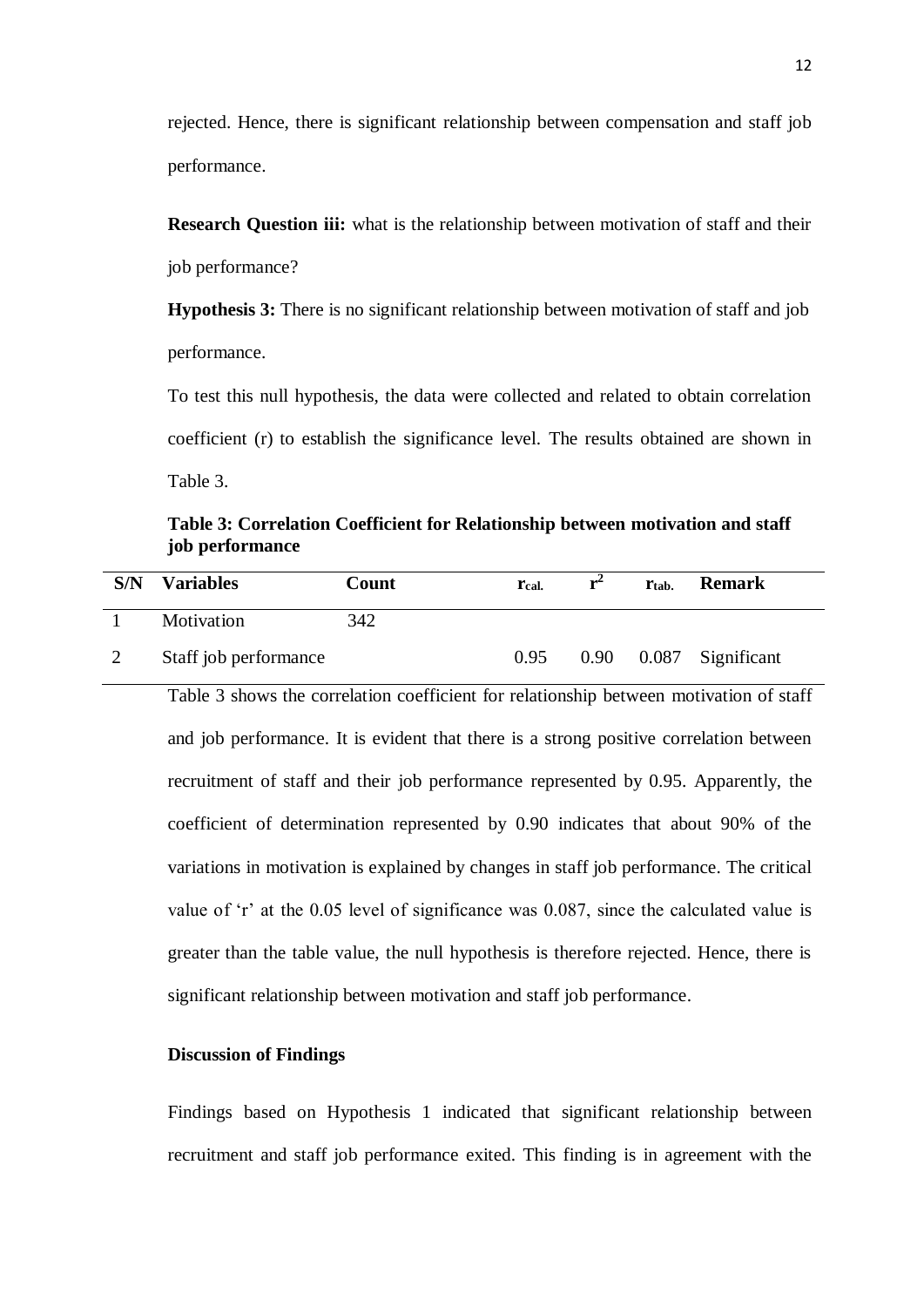findings of Mohammad, Osman and Hamzah (2014) which examined the effect of human resource management practices towards employee performance in Malaysian skills institute (MIS). It investigated the factors that affection recruitment and selection, compensation toward employee performance in MIS. The study population, which consisted of employees in the MIS, comprised 40 respondents. To achieve the study objectives, the research developed a questionnaire, and collected and analyzed the data using SPSS. An overall analysis was performed based on the descriptive statistics and correlation analysis. The results indicated that recruitment and selection and compensation significantly correlated with the employee performance.

Findings based on hypothesis 2 indicated that there is significant relationship between compensation of staff and job performance This finding is in agreement with the findings of Abdul Hameed, Ramzan, Zubair, Ali and Muhammad (2014) who conducted a study on impact of Compensation on Employee Performance from Banking Sector of Pakistan and founded from different results that Compensation has positive impact on employee performance.

Another finding indicated that there is significant relationship between motivation of staff and job performance. This finding is in agreement with the findings of Meindinyo and Ikurite (2017) who revealed that applying the right motivation factor has positive influence on teachers' performance. In addition, the findings are similar to that reported by Adeyinka, Asabin and Adedotun (2013) who found that teachers and other school workers tend to remain contented and reasonably motivated as long as salaries are paid on time and they are promoted regularly. Payment of salaries, allowances and promotion as the key factors that shape teacher attitudes towards their work was identified.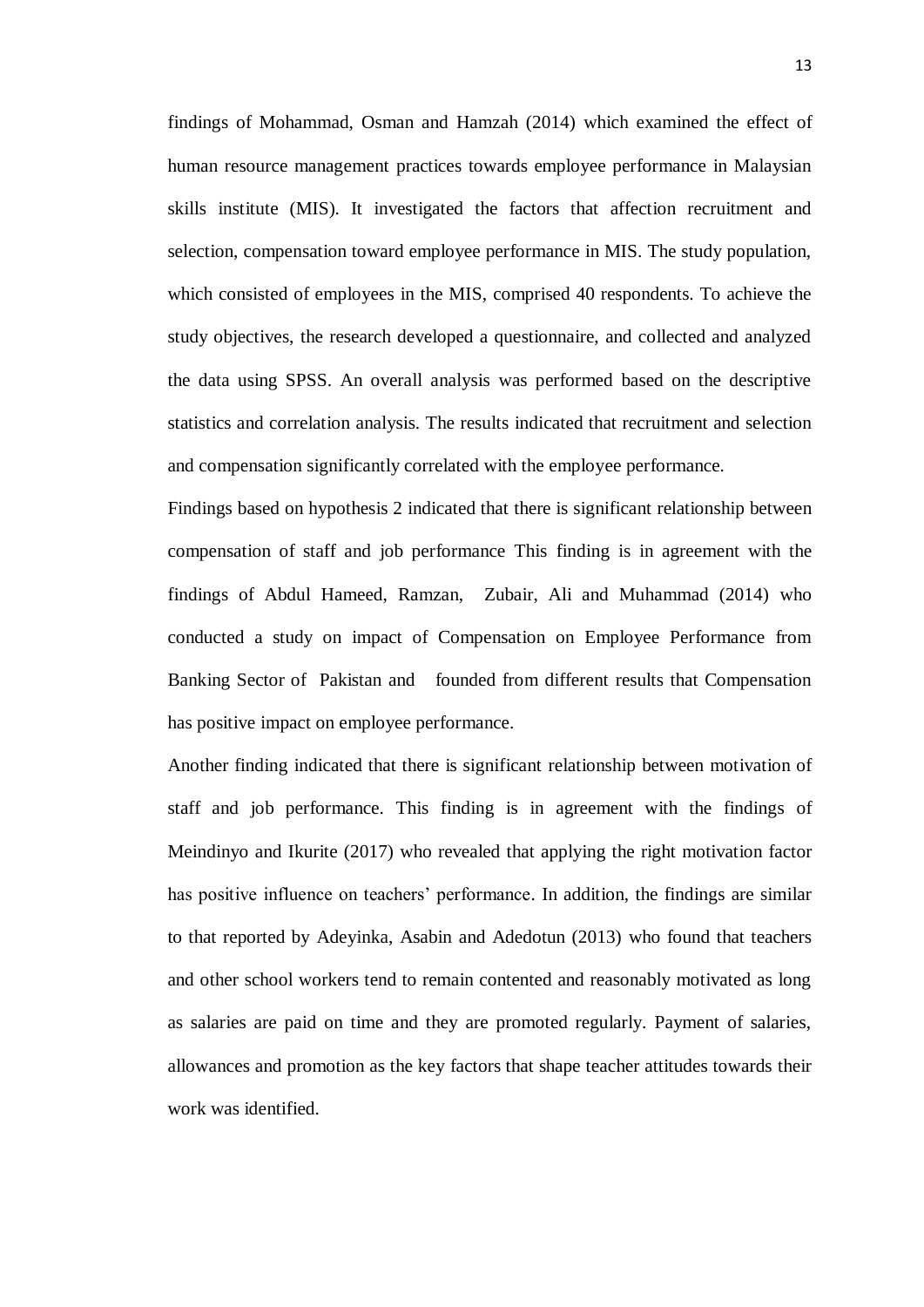#### **Conclusion and Recommendations**

In view of the findings of this study, the following conclusions were drawn: From the above results, it is clearly seen that there should improving recruitment and selection and compensation in organisation. The study has contributed in the area of the human resource management that improves staff job performance. Compensation is very important for the performance of the staff. Staff motivation is significant ingredient to excellent performance in students.

Based on the findings and conclusion, following recommendations are made:

- i. Management of college should make use of correct motivational strategies such as attitude motivation, incentives, and recognition. There should be regular training for staff workshops to motivate staff for higher productivity.
- ii. Government should always try as much as possible to pay staff salaries promptly and regularly.
- iii. There should be workshops which should guide the management on the right factors that motivate staff for better performance and higher productivity.